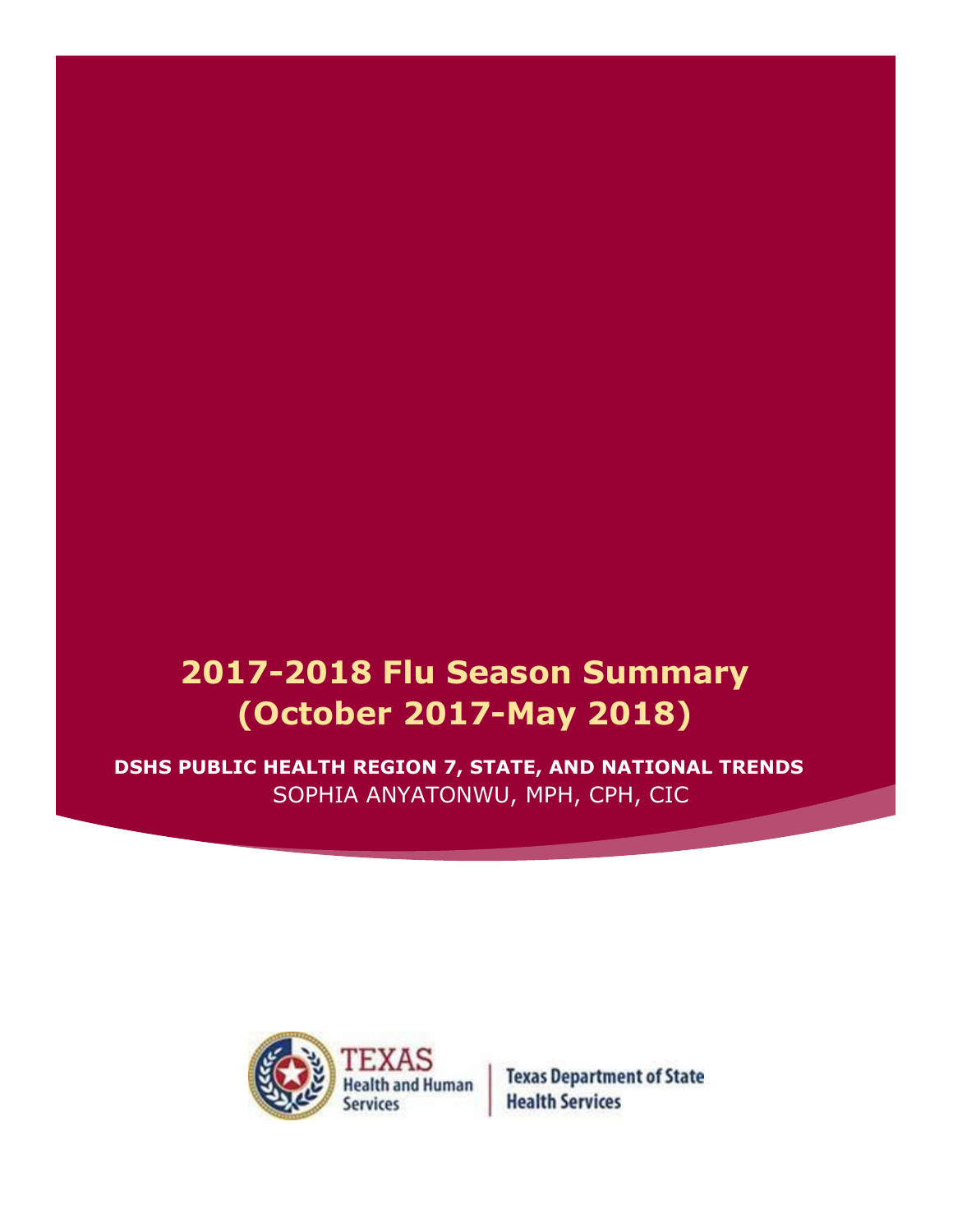## **2017-2018 Texas Department of State Health Services (DSHS) Public Health Region (PHR) 7 Flu Season**

been increasing (Figure 1). The opposite trend was seen during the time period between October and March. Figure 1 displays This flu season summary includes data submitted to DSHS Public Health Region (PHR) 7 between October 2017 and May 2018. Influenza activity reports were submitted directly to DSHS PHR 7 by various local health department, school, hospital, and clinic reporters distributed throughout the 30 counties within the region. The highest number of counties represented in the surveillance data was 30 out of 30 (100%). Overall, the percentage of counties represented in the surveillance data (as a result of submitted reports) during October through March ranged between 83-100%, with an average of  $\sim$ 94%. From March to May, the percentage of counties represented in the surveillance data ranged between 63%-97% with an average of ~83%. Over the past 3 months, the number of counties reporting flu activity has been decreasing while the number of counties reporting influenza-like illness (ILI) activity only has weekly reporter activity trends such as the number of counties that had at least one ILI or lab-confirmed flu case submitted to DSHS PHR 7. Reported cases of confirmed flu are displayed in Table 1. Approximately 110 flu outbreaks or clusters were reported to DSHS PHR 7. This number represents outbreaks/clusters reported by 25 counties. The majority of outbreaks were caused by flu A viruses. Although flu A viruses were most prevalent in DSHS PHR 7 between the end of November and early February, flu B viruses have been dominating since the end of February. Rapid testing was the primary method used to identify cases this season (Figure 2).

| <b>Total # of Counties</b><br>$(N=30)$                | 2017-2018 Reporting Activity Yearly Trend<br>(Oct. 2017-May 2018) |  |
|-------------------------------------------------------|-------------------------------------------------------------------|--|
| <b>Counties that</b><br><b>Submitted Reports</b>      |                                                                   |  |
| <b>Counties Reporting</b><br>Flu Activity*            |                                                                   |  |
| <b>Counties Reporting</b><br><b>ILI Activity only</b> |                                                                   |  |
|                                                       |                                                                   |  |

Figure 1. 2017-2018 Reporting Activity

| Table 1. Confirmed Flu Activity |  |
|---------------------------------|--|
| Totals for Oct. 2017 - May 2018 |  |

| <b>MMWR</b><br>Week | <b>Total Flu</b> | Change<br>from<br>Previous<br>Week |
|---------------------|------------------|------------------------------------|
| Week 40             | 91               |                                    |
| Week 41             | 69               |                                    |
| Week 42             | 131              |                                    |
| Week 43             | 151              |                                    |
| Week 44             | 319              |                                    |
| Week 45             | 431              |                                    |
| Week 46             | 535              |                                    |
| Week 47             | 515              |                                    |
| Week 48             | 776              |                                    |
| Week 49             | 1100             |                                    |
| Week 50             | 2751             |                                    |
| Week 51             | 4665             |                                    |
| Week 52             | 4161             |                                    |
| Week 1              | 4227             |                                    |
| Week 2              | 5559             |                                    |
| Week 3              | 5450             |                                    |
| Week 4              | 6761             |                                    |
| Week 5              | 6748             |                                    |
| Week 6              | 4371             |                                    |
| Week 7              | 4104             |                                    |
| Week 8              | 2588             |                                    |
| Week 9              | 1239             |                                    |
| Week 10             | 430              |                                    |
| Week 11             | 336              |                                    |
| Week 12             | 307              |                                    |
| Week 13             | 101              |                                    |
| Week 14             | 59 l             |                                    |
| Week 15             | 50               |                                    |
| Week 16             | 29               |                                    |
| Week 17             |                  |                                    |
| Week 18             | $\frac{27}{25}$  |                                    |
| Week 19             | 18               |                                    |

Table 1. Confirmed Flu Case Counts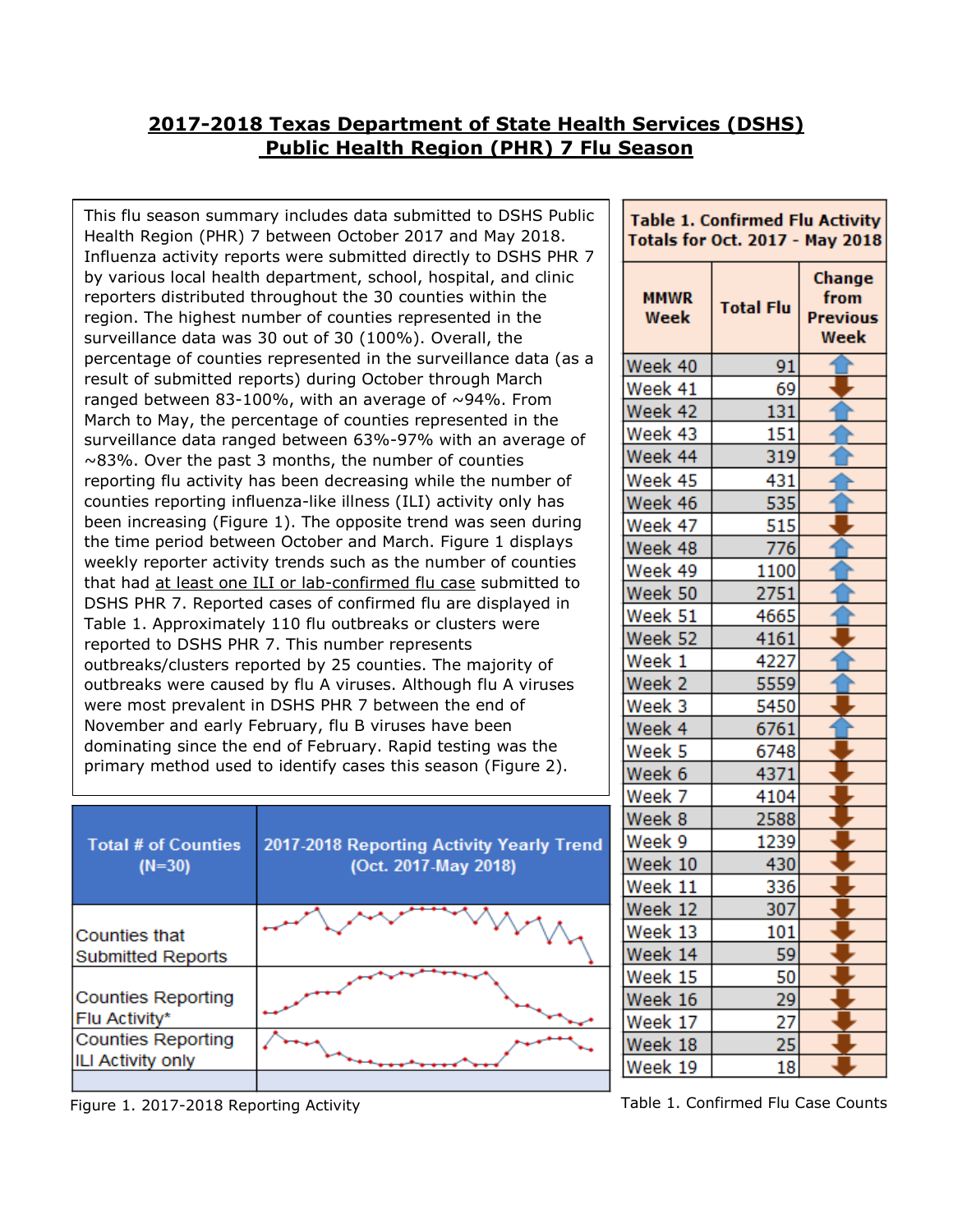

Figure 2. 2017-2018 Reported Flu Activity by Test Type



Figure 3. Flu Season Comparisons (including 5-Year Average)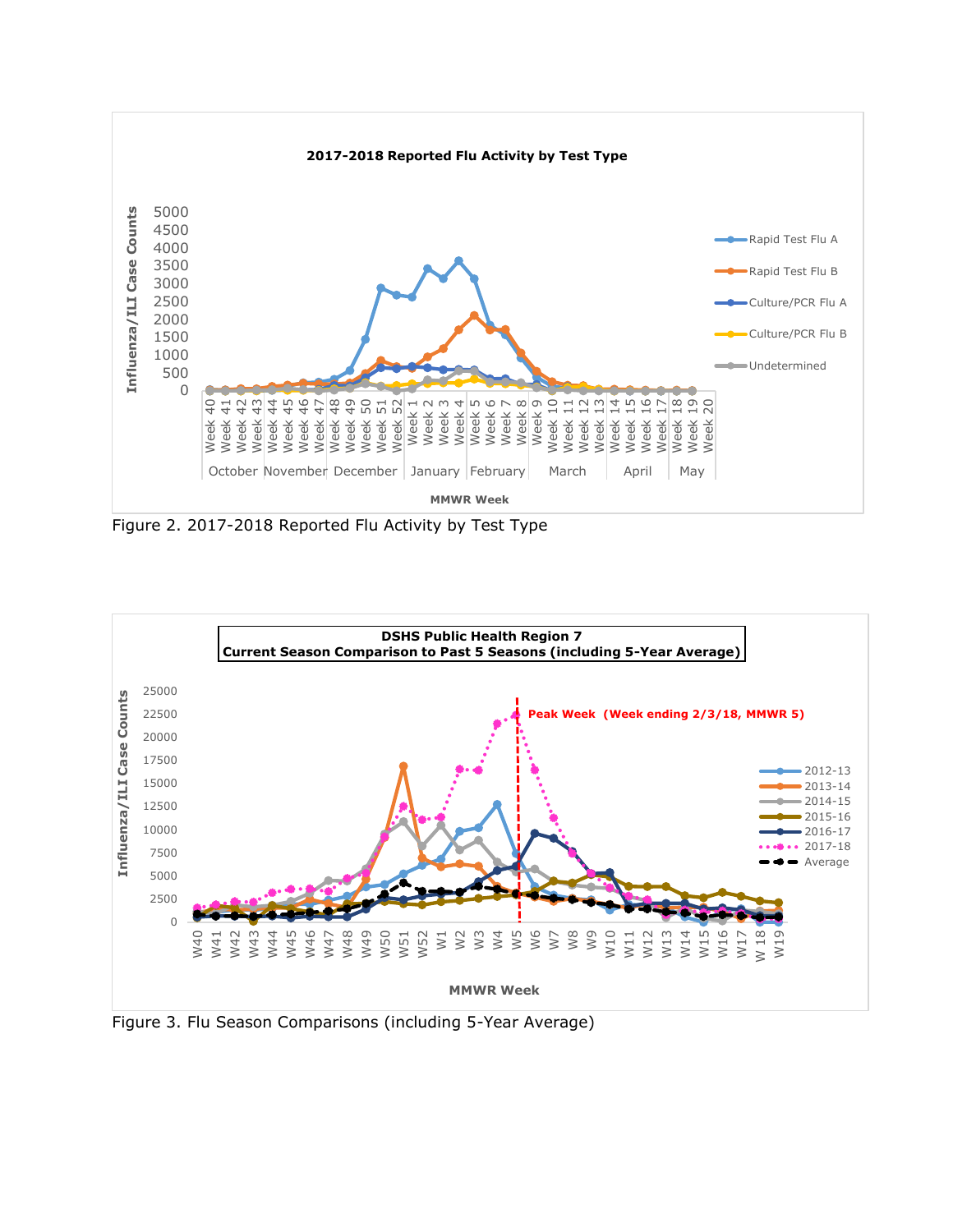### **2017-2018 Texas Flu Season**

According to the [Texas Influenza Surveillance Report](https://www.dshs.texas.gov/IDCU/disease/influenza/surveillance/2017---2018-Texas-Influenza-Surveillance-Activity-Report.aspx) for the 2017–2018 Season produced on 5/18/2018, twenty-three percent of all specimen that were submitted to hospital laboratories this season were positive for flu. Additionally, fifty-nine percent of specimen submitted to public health laboratories this season were positive for flu. Since mid-February, flu B viruses have made up the majority of flu viruses circulating in Texas. The percentage of outpatient visits due to influenza-like illness reported by Texas Outpatient Influenza-like Illness Surveillance Network (ILINet) participants has remained below baseline (6.41%) since Week 9 and has been steadily decreasing.

15 influenza-associated pediatric deaths were reported in Texas this season.



Figure 4: Percentage of Visits Due to Influenza-like Illness Reported by Texas ILINet Participants, 2014-2018 Seasons\*

\*There was a week 53 in the 2014-2015 influenza season, but there is not a week 53 for the 2017-2018 influenza season or the other previous seasons; therefore, the week 53 data point for those seasons is an average of week 52 and 1.

Figure 4. [Percentage of Visits for Influenza-like Illness \(ILI\), Texas 2017-2018](https://www.dshs.texas.gov/IDCU/disease/influenza/surveillance/2017---2018-Texas-Influenza-Surveillance-Activity-Report.aspx)